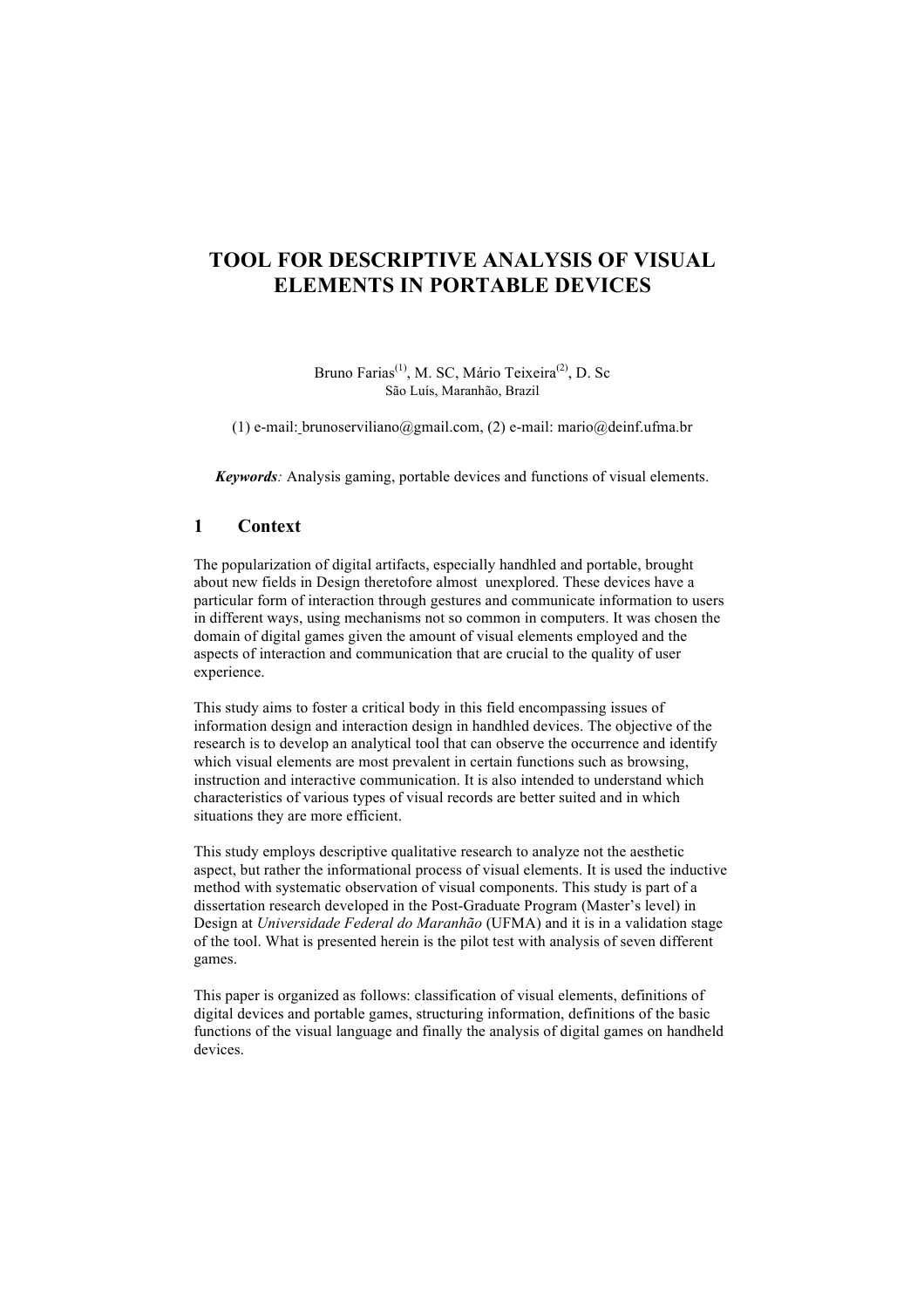# **2 Method**

The study has been conducted in three distinct stages, each of which employs specific methods. Firstly, a literature search was performed in order to define which visual elements and interactive functions would be observed.

The visual elements were defined based on Twyman and Santaella (2005) classification, as follows:

- Pictorial Representation These images are intended to mimic the objects of reality. According to the degree of realism and social conventions was subdivided into:
	- o Figurative
	- o Non-figurative
	- o Representative
- Schematic Representation It employs images related to graphs, charts and diagrams.
- Verbal Representation It employs text and words.

Interactive functions have been defined by adapting work of authors such as Pressman (1995), Xavier (2010) and Cybis (2010) and establishing the following functions:

- Navigation displacement in the virtual space in the game. The user's interests drive this shift, which in the case of digital games is to reach the next stage of the game.
- Instruction activity to teach the player about the elements of the system, allowing him/her to learn how to control the components present.
- Interactive Communication input and output devices, and it may happen through graphics or gestural elements.

Each function has different interaction tools in order to improve the efficiency of the relationship with the user. This study relates the visual representations with three interactive functions to develop the analytical tool.

Once defined the elements and functions, the second phase of the research aimed to structure and systematize the analysis tool. It was decided that such a tool would have a quantitative approach, measuring the presence or absence of visual elements in interactive features.

The quantitative approach could be compared with literature in order to verify which visual elements are most employed in each function, which strategies are most used and possible impacts that these cognitive elements and strategies would have on user interaction.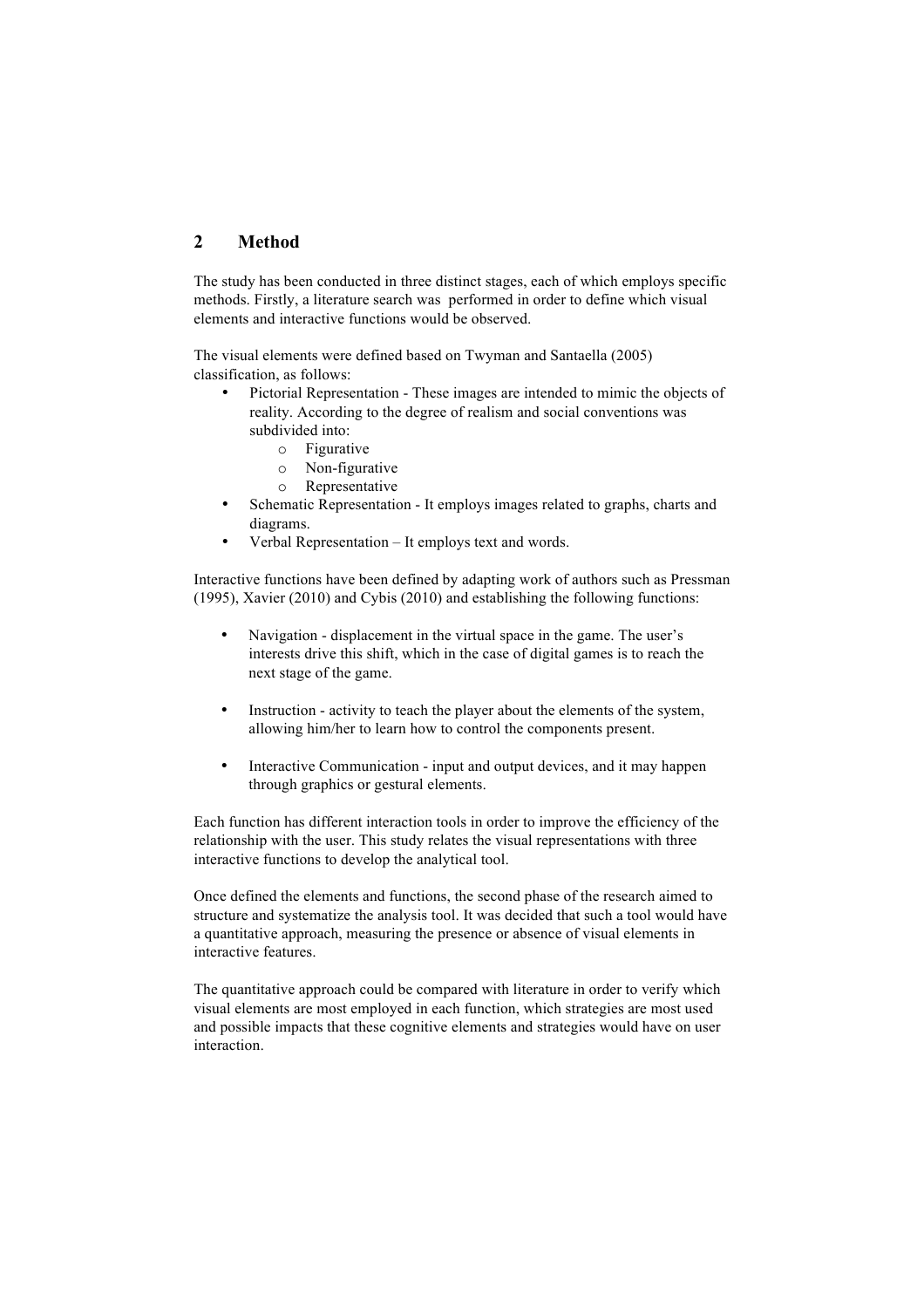Finally, in the third stage, a pilot test of the tool was conducted in order to verify possible flaws and to validate the steps of observation and measurement data.

## **3 Results**

Seven digital games were selected, according to the success in their respective categories, all of them available at the Apple's *App Store*. This test allowed us to make some initial considerations such as:

- Structures that show the visual displacement may allow better visualization of the position of the elements, since the mobile user divides his/her attention with other devices, tasks and environments.
- Strategy instructions that are close to the interactive environment are more efficient in the learning process.
- Gestural controls that do not employ visual elements in the interaction can have positive impact on the cognitive overload of the user.
- Verbal language is the main type of means employed. This fact can be explained by the concise nature of the language.

### **4 Conclusions**

The pilot test was considered satisfactory in proving the effectiveness of the tool in analyzing visual elements as well as raising some questions about the efficiency of records concerning navigation, communication and education.

Despite having analyzed a small sample of the universe of digital games, some observations deserve further investigation, such as:

- The assessment of virtual displacement by carousel, which may indicate some advantages of this strategy over other ones.
- The navigation maps can generate a lower cognitive load compared to other navigation strategies.
- The instruction that occurs in the context of the game can be more effective.
- Gestural controls may become a trend in handheld gaming since they require fewer visual elements, thus reducing cognitive effort.
- Verbal language is prominent in digital games and the pictorial elements that stand out among the others are those that abstract visual qualities such as color, texture and volume.